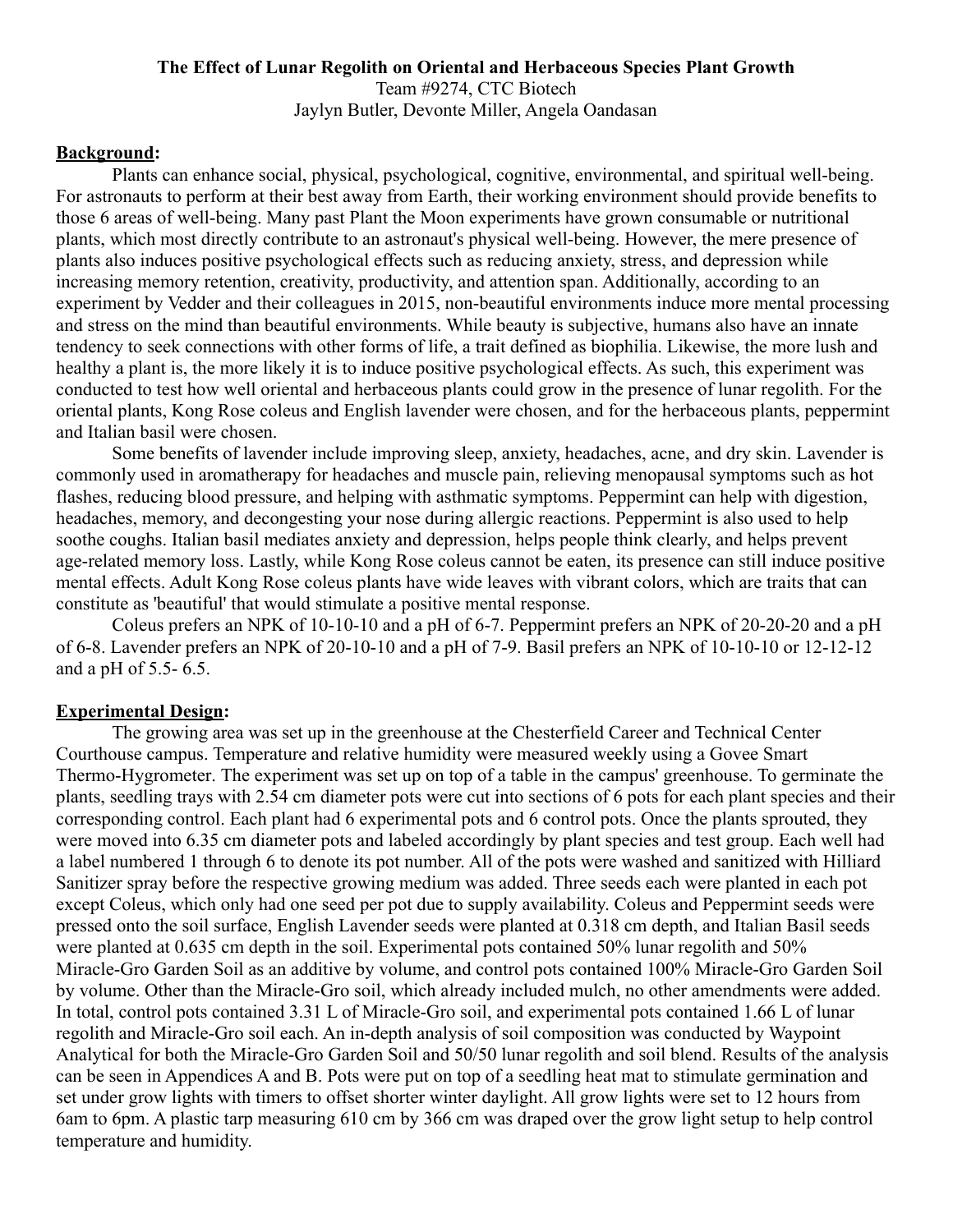While still in their germinating pots, plants were watered via spray bottle every day when possible, keeping within 20 sprays or until the topsoil appeared moist but not watery. Once transferred to the larger pots, a wick watering system was set up by cutting a cotton wick cord into sections of 15.24 cm, threading the rope through the bottom of the pots while leaving some cord outside the bottom of the pot, and then setting the whole planting tray in another tray with standing water in it. Water was added to the system every odd numbered school day or when the tray appeared close to drying up. The wick watering system was to ensure that the plants stayed watered over the weekend and in case of school closures. Photos were taken and plant height and leaf width were measured every available odd numbered school day. Soil pH and soil moisture was measured when the plants were moved to the larger pots since the pH probe purchased for the test was too big to fit in the smaller germinating pots.

Plant height and leaf width were measured with a ruler for each plant in centimeters, and soil pH and moisture were measured using a Sonkir 3-1 Soil Moisture/Light/pH Tester following the instrument's instructions. For the sake of time, only 1 pot per test group was probed for pH, and its value was assumed to be the same for the rest of the pots in that group. At the end of the growth period, plants were gently taken from their pots, washed of soil from their roots, dried in an oven at 70°C overnight, and then weighed on a scale for final dry plant weight. Plant height, leaf width, soil pH, soil moisture, and final dry weight data was recorded on Google Sheets, and averages were calculated for plant height, leaf width, and final dry weight. With the data, line graphs were made for average plant height and leaf width over time, and a bar graph was made for final average dry weight. In case of school closures, the team coach went to the greenhouse location to water the plants and record the appropriate measurements as described above.

**Pictures of the Growing Set Up:**



The initial growing set up Installing the wick watering rope

## **Hypothesis:**

If Kong Rose coleus, English lavender, peppermint, and Italian basil are grown in a mix of 50% regular soil and 50% lunar regolith, then peppermint will show the most growth.

## **Independent Variables:**

Our independent variables were the different plant species, which were peppermint (*Mentha piperita*), Italian basil (*Ocimum basilicum*), kong rose coleus (*Solenostemon scutellarioides*), and English lavender (*Lavandula angustifolia*), and the soil mixture, which included 100% normal soil for the control and a 50/50 blend of normal soil and lunar regolith for the experimental group.

## **Dependent variable:**

Our dependent variable was plant growth in terms of plant height, leaf width, and final dry mass.

# **Measurements:**

To measure plant growth, we measured plant height in centimeters, leaf width in centimeters, and final dry mass in grams. The plants chosen for the experiment generally express healthy growth in differing ways,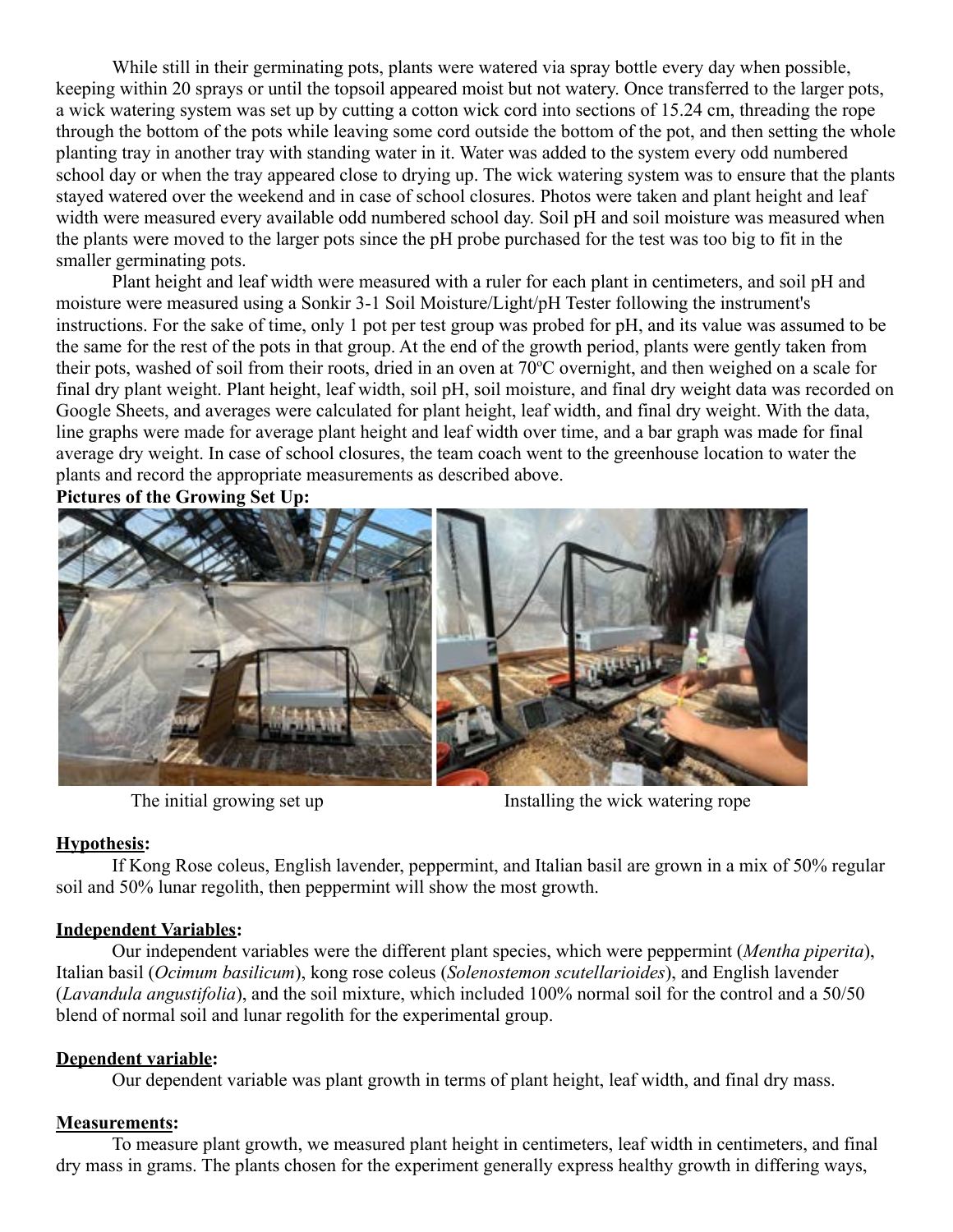such as lavender showing growth in height and coleus showing growth in leaf width. As such, while these measurements were taken for each species, each species was judged separately according to its species average.

#### **Controls:**

The controls for the experiment were the 6 pots of 100% normal potting soil per plant species.

### **Results:**

Plant heights for lavender were 0 cm on average across all 50/50 pots, and only one lavender plant grew in the control pots which resulted in an average height for the control pots of around 0.291 cm. Leaf widths for lavender were 0 cm on average across all 50/50 pots and around 0.05 cm on average for the control pots. The final average dry plant mass was 0 g across the 50/50 pots and 0.002 g on average for the control pots.

Plant heights for coleus were 0 cm on average across all control pots and 50/50 pots. Leaf widths for coleus were also all 0 cm on average across all control pots and 50/50 pots. The final average dry plant mass was 0 g across the 50/50 pots and 0 g on average for the control pots. While some of the coleus plants did end up growing in both types of soil, they died out around mid-March.

Plant heights for basil were 4.82 cm on average across all 50/50 pots and 4.74 cm on average across all control pots. Leaf widths for basil were 1.2 cm on average across all 50/50 pots and 1.58 cm on average across all control pots. The final average dry plant mass was 0.122 g across the 50/50 pots and 0.102 g on average for the control pots. Only 1 basil plant in the 50/50 blend died by the end of the growth period.

Plant heights for peppermint were 0 cm on average across all 50/50 pots and 1.58 cm on average across all control pots. Leaf widths for peppermint were 0 cm on average across all 50/50 pots and 0.65 cm on average across all control pots. The final average dry plant mass was 0 g across the 50/50 pots and 0.015 g on average for the control pots. Only around half of the peppermint plants grew in the control pots, and none ended up surviving in the 50/50 pots by the end.

The data written here describe the averages calculated at the end of the growth period. For a more detailed graph of the averages over time (aside from final dry mass), see the graphs below.



*Note: No data was collected for all plants on 2/12/22 and 2/14/22, and 2/25*



Other observations made during the experiment were that most of the seeds in the 50/50 blend germinated first out of all of the plants. Additionally, plant growth seemed to be stunted before the plants could be moved to larger pots.

Plant Species and Group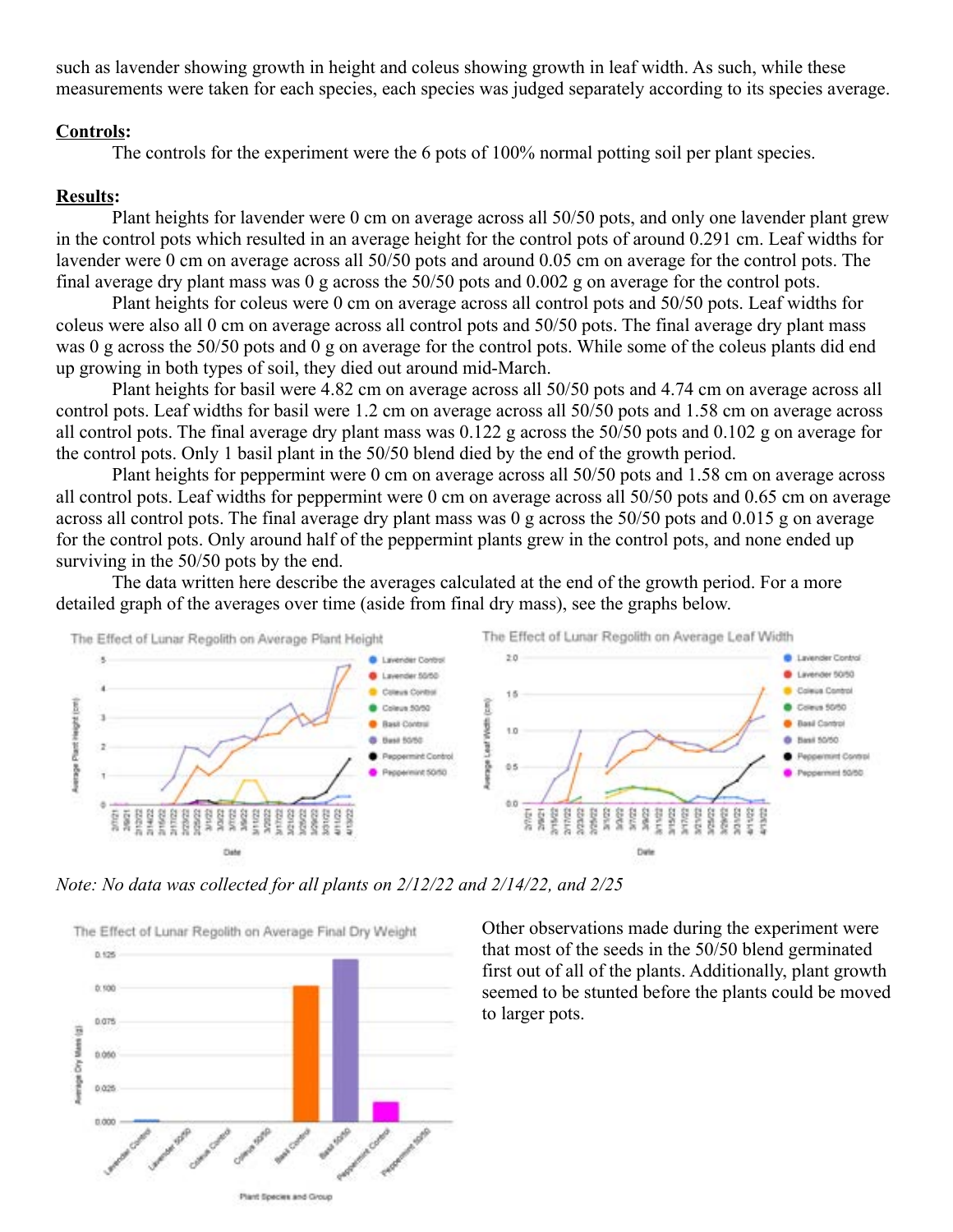

Preliminary soil testing before the seeds were planted yielded pH results of 6.5 and 7.4 for regular soil and 50/50 regular soil and lunar regolith mix respectively. The results of this preliminary soil testing can be viewed in Appendices A and B.

A soil percolation test was also attempted after final measurements were taken. To perform the soil percolation test, 1.18 L of each soil type were put into pots with holes at the bottom, and then 500 mL of water was run through each pot for 5 minutes. Visual observations were noted. The control soil drained slower than the 50/50 soil at first, but all of the water drained out of the control soil by the end of the 5 minutes while water in the 50/50 soil pooled. Less soil washed out of the control pot than the 50/50 pot, and the final texture for the control soil was moist while the texture for the 50/50 soil was very watery and soupy. It was observed that mulch from the regular soil from the 50/50 mix clogged the holes of the pot, which most likely caused the water to pool in the 50/50 pot.

#### **Discussion and Conclusion:**

The hypothesis predicted that peppermint would grow the most, but it turned out to be basil. This is surprising because research suggested a 5.5-6.5 optimal soil pH range for basil while the soil was consistently around 7.5 for the 50/50 blend. While the nutrient composition of the soils was analyzed, it was not factored into the hypothesis due to the complexity of the data. Perhaps the nutrient composition was more suited for basil than the other plants, but basil seems more able to grow with lunar regolith present than the other chosen plants. Most of the plants in other pots did not survive or grow to more advanced adult stages, so analyzing plant growth based on the other chosen metrics of leaf width and final dry weight was practically unnecessary.

In lower gravity, the wick watering system used in this experiment would have to have a closed water reservoir so that water would not float away. Plants grown on the ISS have been observed to have similar root growth to plants grown on Earth, so the root systems of the plants we used would likely not be as affected by lower gravity. Without gravity as a guide, a gradient of light may act as a secondary indicator to tell the plants how their roots should grow, so the lightning system would have to be taken into more consideration on the moon. It has also been observed that plant hormone signaling changes in lower gravity to develop other ways of sensing the environment, such as loosening their cell walls or letting their roots detect light. As such, lower gravity may not be as much of a detriment to plant growth as it seems. However, if plant cell walls are loosened in lower gravity, more structural support may have to be provided to the plants to prevent them from drooping.

Some improvements that could be made to the experiment include making the beginning pot size bigger because the smaller pots likely stunted the plants' growth. The location of where the plants were grown could also change because the plants were not accessible at all times, and the greenhouse was inconsistent in temperature and humidity with temperatures ranging from 4°C to 38°C. The additive soil could also be changed for one that's more lightweight instead of a mulchy compost potting soil blend so that seeds are not obstructed. For one variation of the experiment, different species of basil could be grown since basil grew so well.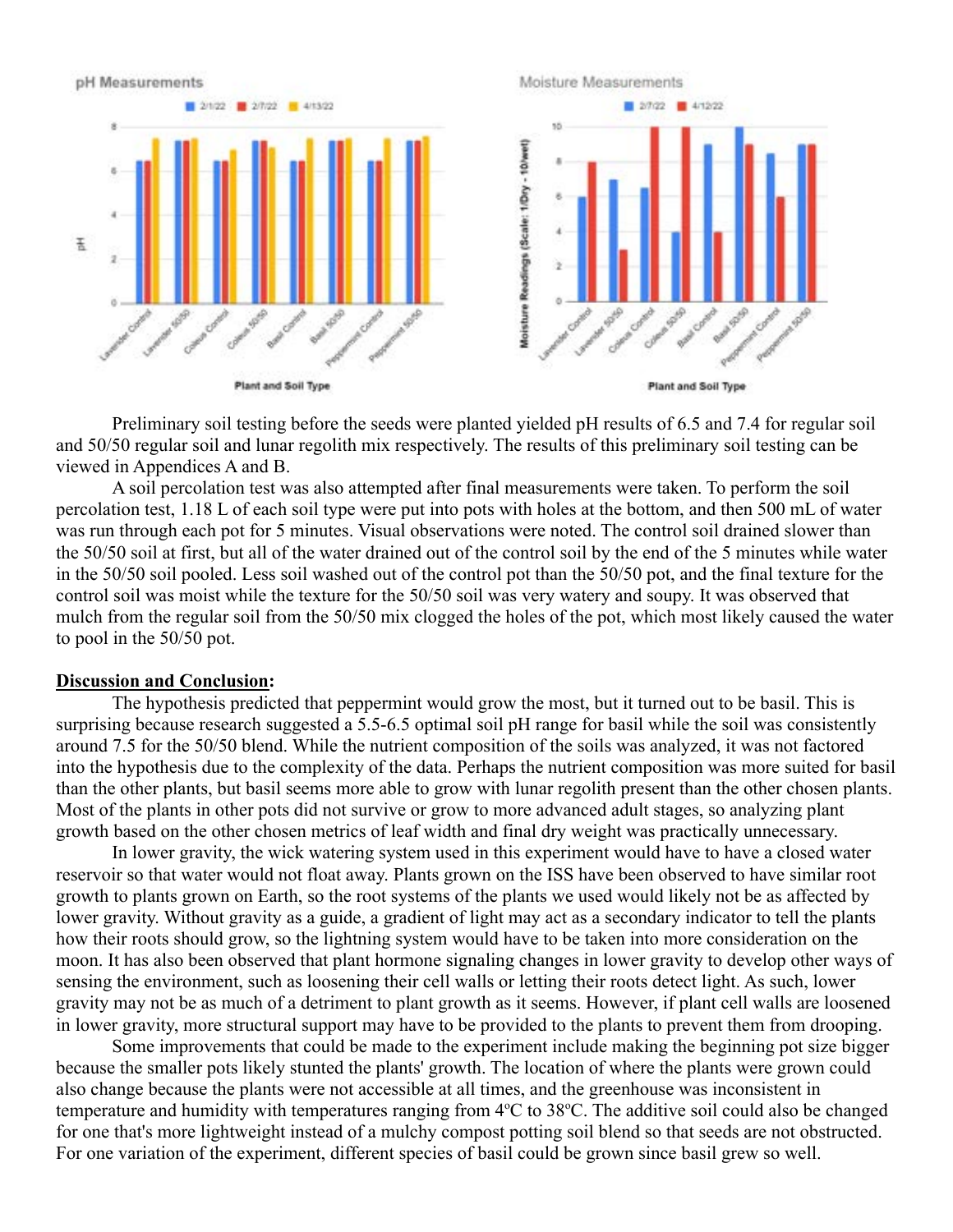**Appendix A:** Waypoint Analytical Soil Analysis - Miracle-Gro Garden Soil and Lunar Regolith Mix (50/50 blend)

|                                                                          |                | Waypoint <sup>00</sup> |              | Trery area. Every years?  |                                             | www.waypointanalytical.com |                                                                              |                         |                                                            | SOIL ANALYSIS               |                   |
|--------------------------------------------------------------------------|----------------|------------------------|--------------|---------------------------|---------------------------------------------|----------------------------|------------------------------------------------------------------------------|-------------------------|------------------------------------------------------------|-----------------------------|-------------------|
| Client:<br>Colleen Coleman<br>5800 Martin Glen Rd<br>Midlathian VA 23112 |                |                        |              | Ground<br>Colleen Coleman |                                             |                            | <b>Fluggert Fact:</b><br>Cust No:<br><b>Flatte Printed:</b><br>PO-<br>Page : | Date Received           | 22-032-1797<br>14106<br>02/02/2022<br>02/01/2022<br>1 of 3 |                             |                   |
| Lab No: 18765                                                            |                |                        |              |                           | Field:                                      |                            |                                                                              | Sample (Dr. Lunar Soil) |                                                            |                             |                   |
|                                                                          |                |                        |              |                           | SOIL TEST RATINGS                           |                            |                                                                              |                         |                                                            | <b>Canadanal Callers</b>    |                   |
| <b>Taur</b>                                                              | <b>Bullion</b> | <b>Results</b>         |              | <b>Long</b>               |                                             |                            |                                                                              |                         |                                                            | Exchange Capacity           |                   |
| <b>Ball pM</b>                                                           | 11             | T.A                    |              |                           |                                             |                            |                                                                              |                         |                                                            |                             | 10.9 mm 150g      |
| Buffer JFI                                                               |                |                        |              |                           |                                             |                            |                                                                              |                         |                                                            | <b>Subartus adminstrate</b> |                   |
| <b>Philaphones (P)</b>                                                   | M3             | 36 ppm                 |              |                           |                                             |                            |                                                                              |                         |                                                            | <b>Seat</b>                 | mass              |
| <b>Polanakum (K)</b>                                                     | <b>HELP</b>    | 255 ppm                |              |                           |                                             |                            |                                                                              |                         |                                                            | 4.9<br>٠                    | 63                |
| <b>Calcium (Ca)</b>                                                      | tars           | 1726 ppm               |              |                           |                                             |                            |                                                                              |                         |                                                            | Ca<br>76.3                  | 88                |
| <b>Magnesium (Mg)</b>                                                    | <b>MR</b>      | 174 ppm                |              |                           |                                             |                            |                                                                              |                         |                                                            | tés<br>16.1                 | 11                |
| <b>Buffer (B)</b>                                                        | ters.          | 28 per                 |              |                           |                                             |                            |                                                                              |                         |                                                            | m<br>**<br>48               | 88<br>6.8         |
| Boron (B)                                                                | <b>ME</b>      | 9.2 pm                 |              |                           |                                             |                            |                                                                              |                         |                                                            |                             |                   |
| Copper (Co)                                                              | M3             | 0.5 pem                |              |                           |                                             |                            |                                                                              |                         |                                                            |                             |                   |
| Inn Pat.                                                                 | M1             | 104 per.               |              |                           |                                             |                            |                                                                              |                         |                                                            | <b>A My Rutin</b>           | 6.96              |
| Manganiene (Min)                                                         | tats.          | 10 ppm                 |              |                           |                                             |                            |                                                                              |                         |                                                            | <b>CarMy Rotter</b>         | 7.84              |
| Zime (Zin)                                                               | 563            | 2.5 ppm                |              |                           |                                             |                            |                                                                              |                         |                                                            |                             |                   |
| <b>Badham (Red)</b>                                                      | M3             | 114 ppm                |              |                           |                                             |                            |                                                                              |                         |                                                            |                             |                   |
| <b>Buildin Salts</b>                                                     |                |                        |              |                           |                                             |                            |                                                                              |                         |                                                            |                             |                   |
| <b>Organic Matter</b>                                                    | u.tx           | 3.1%                   |              |                           |                                             |                            |                                                                              |                         |                                                            |                             |                   |
| Extension & Roberts                                                      |                | <b>34 Balace</b>       |              |                           |                                             |                            |                                                                              |                         |                                                            |                             |                   |
| <b>Winals Winsport</b>                                                   |                |                        |              |                           |                                             |                            |                                                                              |                         |                                                            |                             |                   |
|                                                                          |                |                        |              |                           |                                             |                            |                                                                              |                         |                                                            |                             |                   |
|                                                                          |                |                        |              |                           |                                             |                            |                                                                              |                         |                                                            |                             |                   |
|                                                                          |                |                        |              |                           |                                             |                            |                                                                              |                         |                                                            |                             |                   |
| Crep : Garden-Home                                                       |                |                        |              |                           | SOIL FERTILITY GUIDELINES<br>Yield Goal : 3 |                            |                                                                              | <b>Rec Units:</b>       |                                                            |                             | <b>LB/1000 SF</b> |
| LIME dated<br><b>Chair</b>                                               |                | ۰                      | $P_1, P_2, $ | 8.03                      | w                                           | ٠                          | ٠                                                                            | the                     | May                                                        | <b>BK</b>                   | We.               |
| <b>D</b>                                                                 |                | 18                     | 1.5          | o                         | <b>D</b>                                    | 0.33                       | 0.06                                                                         | D.                      | 0.05                                                       | 0.05                        | <b>D</b>          |
| Crep:                                                                    |                |                        |              |                           |                                             |                            |                                                                              | <b>Rec Units:</b>       |                                                            |                             |                   |
|                                                                          |                |                        |              |                           |                                             |                            |                                                                              |                         |                                                            |                             |                   |

# **Appendix B:** Waypoint Analytical Soil Analysis - Miracle-Gro Garden Soil

|                                                                         |              | Waypoint <sup>09</sup> |                | Tivey aon  Every years'    |                          |   |      | www.weypeintarialytical.com                                                  |      | SOIL ANALYSIS                                |                                        |
|-------------------------------------------------------------------------|--------------|------------------------|----------------|----------------------------|--------------------------|---|------|------------------------------------------------------------------------------|------|----------------------------------------------|----------------------------------------|
| Clert :<br>Coleen Coleman<br>5800 Martin Glen Rd<br>Midlothian VA 23112 |              |                        |                | Grower:<br>Colleen Colemán |                          |   |      | <b>Region No.</b><br>Cust No.<br>Data Printed:<br>Data Received<br><b>PO</b> |      | 22-032-1797                                  | 14136<br>02/02/2022<br>62012022<br>--- |
|                                                                         |              |                        |                |                            |                          |   |      | Page :                                                                       |      |                                              | 3 of 3                                 |
| Lab No: 05758                                                           |              |                        |                |                            | <b>Field:</b>            |   |      | Sample ID: Potting Soil                                                      |      |                                              |                                        |
| Tuet                                                                    | Mathaut      | <b>Possible</b>        |                |                            | <b>SOIL TEST RATINGS</b> |   |      |                                                                              |      | <b>Calculated Calcul</b><br>Exchange Capachy |                                        |
| <b>Builder</b>                                                          | 4.4          | 65                     |                |                            |                          |   |      |                                                                              |      |                                              | 15.7 mag10lg                           |
| <b>Bulliet pH</b>                                                       |              |                        |                |                            |                          |   |      |                                                                              |      | <b><i><u>Scholarships</u></i></b>            |                                        |
| <b>Photohorick (P)</b>                                                  | M5           | 215 ppm                |                |                            |                          |   |      |                                                                              |      | <b>Tuesd</b>                                 | meg                                    |
| Potassium (K)                                                           | M3           | 858 Jan                |                |                            |                          |   |      |                                                                              |      | 14.81<br>ĸ                                   | 2.2                                    |
| <b>Calcioni (Ca)</b>                                                    | Mt           | 1306 ppm               |                |                            |                          |   |      |                                                                              |      | 41.6<br>Ca                                   | 6.8                                    |
| <b>Magnesium (Mg)</b>                                                   | M3           | 652 april              |                |                            |                          |   |      |                                                                              |      | 34.61<br>Mr.                                 | 5.8                                    |
| Sultan (S)                                                              | <b>LES</b>   | 100 april              |                |                            |                          |   |      |                                                                              |      | m<br>38                                      | <b>LE</b>                              |
| Boron (B)                                                               | MB           | 0.6 pers               |                |                            |                          |   |      |                                                                              |      | <b>XA</b><br>to.                             | 6.9                                    |
| Copper (Cal)                                                            | <b>MB</b>    | 0.7 perc               |                |                            |                          |   |      |                                                                              |      |                                              |                                        |
| <b>box (Fe)</b>                                                         | <b>LKS</b>   | 150 ppm                |                |                            |                          |   |      |                                                                              |      | <b>K Mg Ratio</b>                            | 6.40                                   |
| Manganesa (Mrs)                                                         | ME           | 24 ppm                 |                |                            |                          |   |      |                                                                              |      | <b>Carlife Ration</b>                        | 1.99                                   |
| <b>Zinc (Zin)</b>                                                       | <b>ME</b>    | 6.4 ppm                |                |                            |                          |   |      |                                                                              |      |                                              |                                        |
| <b>Sedum (Na)</b>                                                       | kets.        | 72 per                 |                |                            |                          |   |      |                                                                              |      |                                              |                                        |
| <b>Buildin Salts</b>                                                    |              |                        |                |                            |                          |   |      |                                                                              |      |                                              |                                        |
| <b>Crysmid Mallen</b>                                                   | 10           | 53.0%                  |                |                            |                          |   |      |                                                                              |      |                                              |                                        |
| Estimated N Reissea                                                     |              | 150 Roylecte           |                |                            |                          |   |      |                                                                              |      |                                              |                                        |
| <b>Nitrate Nitragen</b>                                                 |              |                        |                |                            |                          |   |      |                                                                              |      |                                              |                                        |
|                                                                         |              |                        |                |                            |                          |   |      |                                                                              |      |                                              |                                        |
|                                                                         |              |                        |                |                            |                          |   |      |                                                                              |      |                                              |                                        |
|                                                                         |              |                        |                |                            |                          |   |      |                                                                              |      |                                              |                                        |
| Crop : Garden-Home                                                      |              |                        |                | SOIL FERTILITY GUIDELINES  | <b>Yield Goal: D</b>     |   |      | Rec Units:                                                                   |      |                                              | <b>LB/1006 SF</b>                      |
| LHK<br><b>Hard</b>                                                      | <b>Hotel</b> | ٠                      | $P_1 \oplus Q$ | 8,0                        | My                       | × | ٠    | the                                                                          | Mar. | žu.                                          | Fu.                                    |
| n.                                                                      |              | 1.6                    | 0              | b                          | ů                        | b | 0.05 | 0.06                                                                         | ÷    | ā                                            | 4                                      |
| Crep !                                                                  |              |                        |                |                            |                          |   |      | Rec Units:                                                                   |      |                                              |                                        |

Garden-Home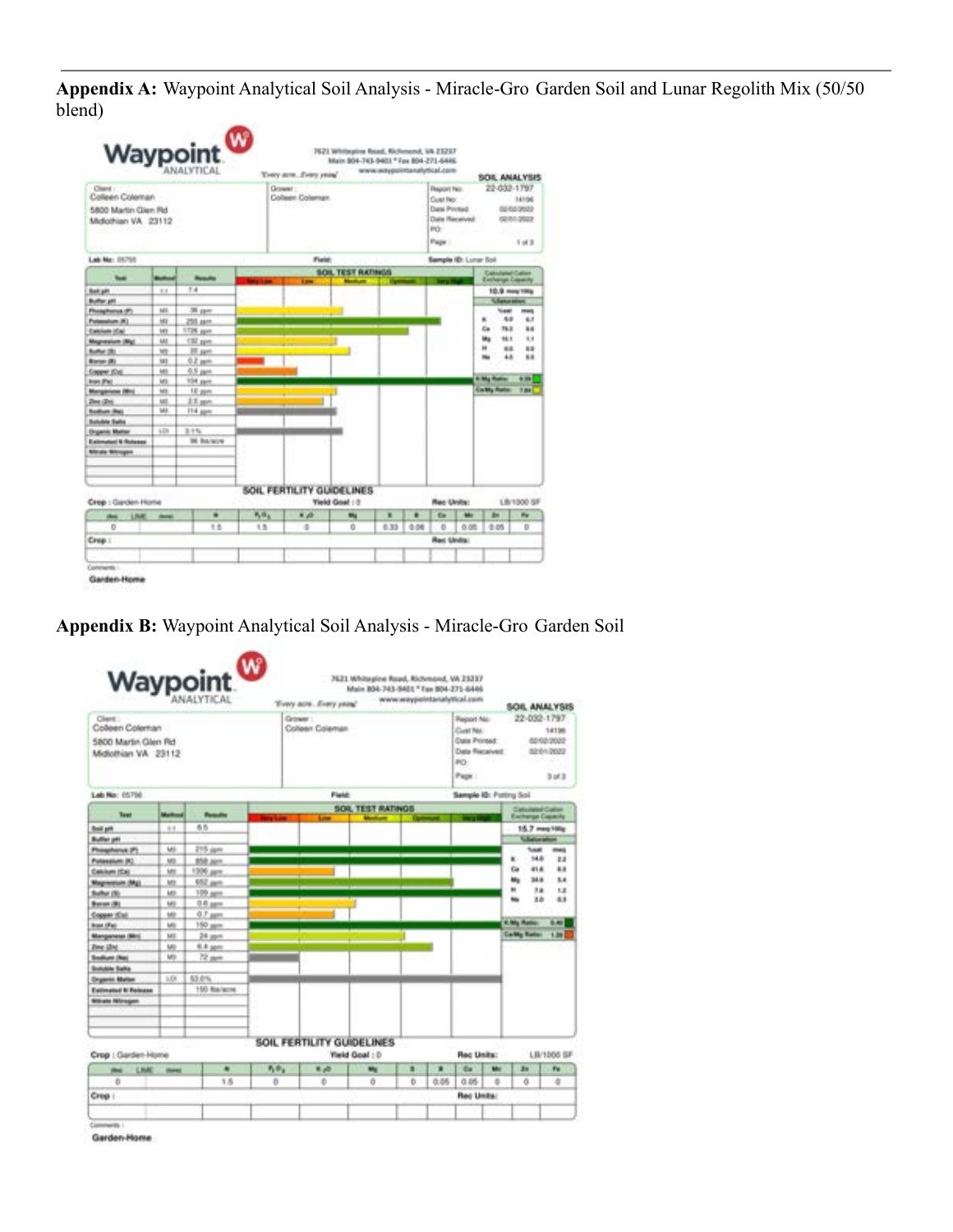# **Appendix C:** Weekly Plant Photos

| Week         | Soil    | <b>Basil</b>                          | Lavender               | <b>Coleus</b>       | Peppermint         |
|--------------|---------|---------------------------------------|------------------------|---------------------|--------------------|
|              | Control | <b>Baril Condition</b>                |                        | <b>Labirac</b>      | <b>Bayersid</b> is |
| $\mathbf{1}$ | 50/50   | Deal Some                             | <b>All Lengthy Tax</b> | <b>Kiley Street</b> |                    |
|              | Control | 1 Karolin<br>*Germinated 2/18         | motor: Louisea         |                     |                    |
| $2 - 3$      | 50/50   | <b>Mail Subta</b><br>*Germinated 2/16 |                        | <b>Them Some</b>    |                    |
| $4 - 5$      | Control | <b>PETIL Case</b>                     |                        | Б<br>Little Casheel |                    |
|              | $50/50$ |                                       |                        |                     |                    |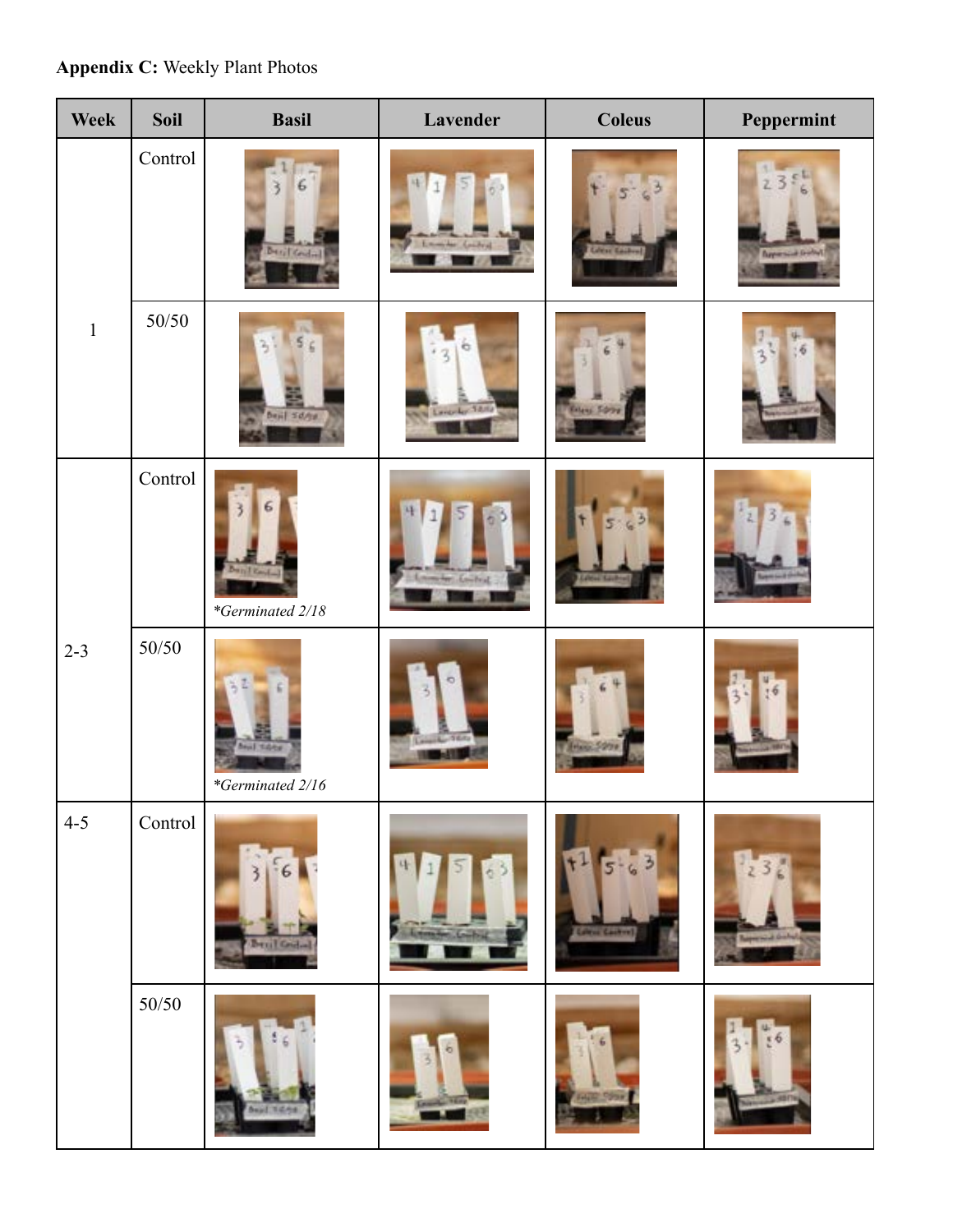| $7 - 8$  | Control |                                                                           |                 |                                                                   |                                                    |
|----------|---------|---------------------------------------------------------------------------|-----------------|-------------------------------------------------------------------|----------------------------------------------------|
|          | 50/50   |                                                                           |                 |                                                                   | .6                                                 |
| $9 - 10$ | Control | $*100\%$ germination                                                      | *16% germinated | *2 germinated plants<br>died during week 9, no<br>plants survived | J. Central<br>*50% germinated but<br>little growth |
|          | $50/50$ | <b>NUMBER OF</b><br>$*100\%$ germinated but 1<br>plant died during week 9 | *0% germinated  | *2 germinated plants<br>died during week 9, no<br>plants survived | *0% germinated                                     |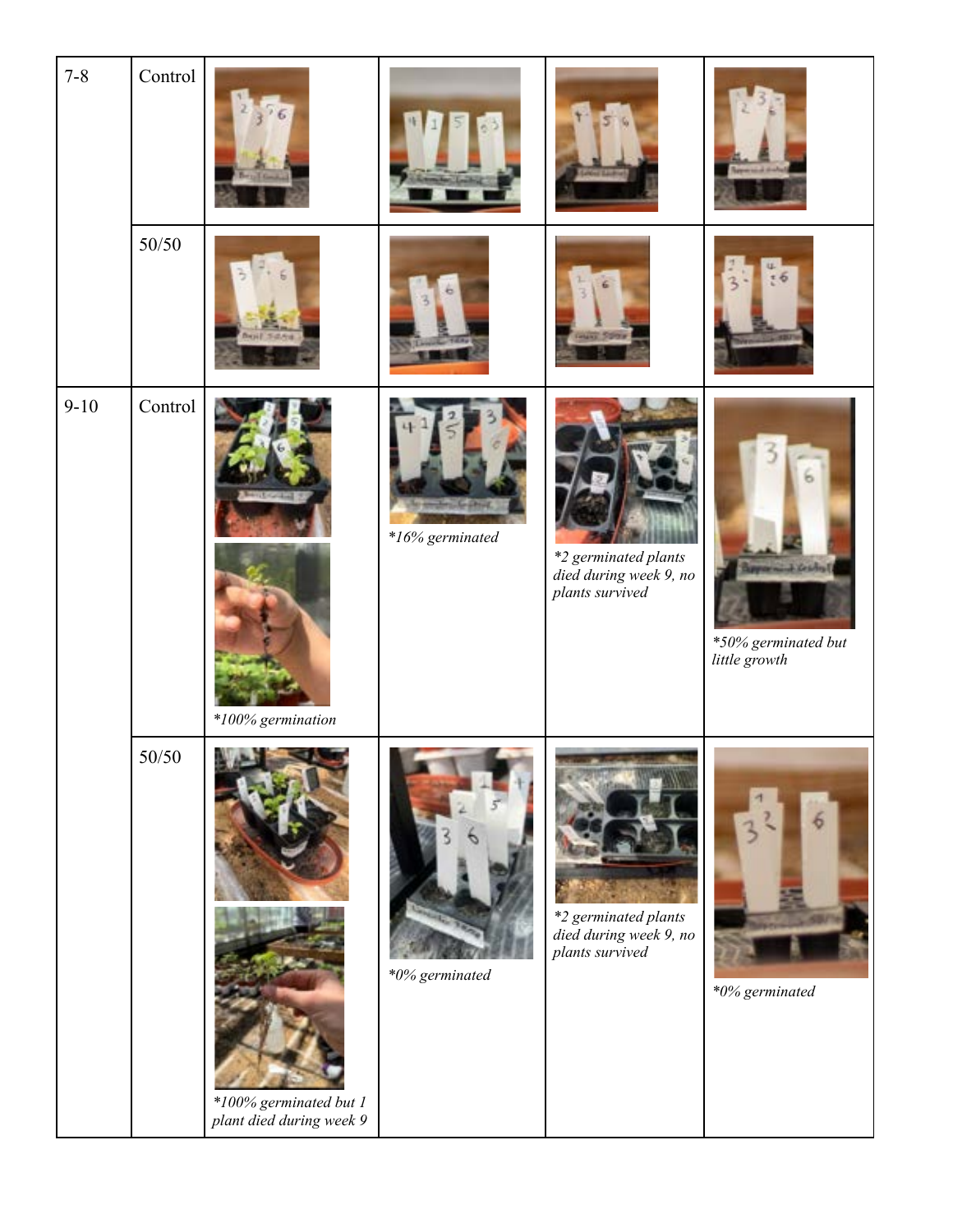|                      | Date:        | 2/7/21          | 2/9/21          | 2/15/22                    | 2/17/22                    | 2/23/22                           | 2/25/22         | 3/1/22           | 3/3/22                                                       | 3/7/22                                             | 3/9/22                                                                                                                                                                                                                         | 3/11/22         | 3/2022          | 3/17/22                         | 3/21/22                        | 3/25/22                            | 3/29/22         | 3/31/22         | 4/11/22         | 4/13/22         |
|----------------------|--------------|-----------------|-----------------|----------------------------|----------------------------|-----------------------------------|-----------------|------------------|--------------------------------------------------------------|----------------------------------------------------|--------------------------------------------------------------------------------------------------------------------------------------------------------------------------------------------------------------------------------|-----------------|-----------------|---------------------------------|--------------------------------|------------------------------------|-----------------|-----------------|-----------------|-----------------|
| Plant Type   Plant # |              |                 |                 |                            |                            |                                   |                 |                  |                                                              |                                                    | Height (cm) Height (cm) Height (cm) Height (cm) Height (cm) Height (cm) Height (cm) Height (cm) Height (cm) Height (cm) Height (cm) Height (cm) Height (cm) Height (cm) Height (cm) Height (cm) Height (cm) Height (cm) Height |                 |                 |                                 |                                |                                    |                 |                 |                 |                 |
| Lavender             | Control 1    | $\mathbf{0}$    | $\Omega$        | $\theta$                   |                            | $\mathbf{0}$<br>$\overline{0}$    | $\mathbf{0}$    | $\overline{0}$   | $\Omega$                                                     | $\overline{0}$                                     | $\Omega$                                                                                                                                                                                                                       | $\mathbf{0}$    | $\theta$        | $\theta$                        | $\mathbf{0}$                   | $\mathbf{0}$                       | $\Omega$        | $\Omega$        | $\overline{0}$  | $\Omega$        |
|                      | Control 2    | $\mathbf{0}$    | $\overline{0}$  | $\overline{0}$             |                            | $\bf{0}$<br>$\overline{0}$        | $\mathbf{0}$    | $\overline{0}$   | $\Omega$                                                     | $\overline{0}$                                     | $\mathbf{0}$                                                                                                                                                                                                                   | $\mathbf{0}$    | $\mathbf{0}$    | $\theta$                        | $\mathbf{0}$                   | $\theta$                           | $\theta$        | $\overline{0}$  | $\Omega$        | $\Omega$        |
|                      | Control 3    | $\mathbf{0}$    | $\Omega$        | $\Omega$                   |                            | $\mathbf{0}$<br>$\overline{0}$    | $\overline{0}$  | $\mathbf{0}$     | $\Omega$                                                     | $\Omega$                                           | $\mathbf{0}$                                                                                                                                                                                                                   | $\Omega$        | $\mathbf{0}$    | $\theta$                        | $\Omega$                       | $\overline{0}$                     | $\Omega$        | $\Omega$        | $\overline{0}$  | $\overline{0}$  |
|                      | Control 4    | $\theta$        | $\overline{0}$  | $\theta$                   |                            | $\Omega$<br>$\overline{0}$        | $\mathbf{0}$    | $\mathbf{0}$     | $\Omega$                                                     | $\theta$                                           | $\Omega$                                                                                                                                                                                                                       | $\Omega$        | $\mathbf{0}$    | $\theta$                        | $\Omega$                       | $\mathbf{0}$                       | $\theta$        | $\theta$        | $\Omega$        | $\overline{0}$  |
|                      | Control 5    | $\mathbf{0}$    | $\overline{0}$  | $\mathbf{0}$               |                            | $\bf{0}$<br>$\mathbf{0}$          | $\mathbf{0}$    | $\overline{0}$   | $\Omega$                                                     | $\mathbf{0}$                                       | $\mathbf{0}$                                                                                                                                                                                                                   | $\overline{0}$  | $\mathbf{0}$    | $\mathbf{0}$                    | $\mathbf{0}$                   | $\mathbf{0}$                       | $\mathbf{0}$    | $\mathbf{0}$    | $\overline{0}$  | $\overline{0}$  |
|                      | Control 6    | $\mathbf{0}$    | $\overline{0}$  | $\mathbf{0}$               |                            | $\mathbf{0}$<br>$\mathbf{0}$      | $\mathbf{0}$    | $\overline{0}$   | $\Omega$                                                     | $\mathbf{0}$                                       | $\mathbf{0}$                                                                                                                                                                                                                   |                 | $0$ cotyledon   | cotyledon                       | 0.2                            | 0.3                                | 0.3             | 0.5             | 1.7             | 1.75            |
|                      | Control Avg. | $\vert 0 \vert$ | 0               | $\vert 0 \vert$            |                            | $\overline{0}$<br>$\vert 0 \vert$ | $\vert 0 \vert$ | $\vert 0 \vert$  | $\vert 0 \vert$                                              | $\vert 0 \vert$                                    | 0                                                                                                                                                                                                                              | $\vert 0 \vert$ | $\vert 0 \vert$ | $\vert 0 \vert$                 | 0.0333                         | 0.05                               | 0.05            | 0.083           | 0.283           | 0.291           |
|                      | 50/50 1      | $\overline{0}$  | $\overline{0}$  | $\mathbf{0}$               |                            | $\mathbf{0}$<br>$\mathbf{0}$      | $\mathbf{0}$    | $\mathbf{0}$     | $\overline{0}$                                               | $\mathbf{0}$                                       | $\overline{0}$                                                                                                                                                                                                                 | $\overline{0}$  | $\overline{0}$  | $\mathbf{0}$                    | $\mathbf{0}$                   | $\mathbf{0}$                       | $\mathbf{0}$    | $\mathbf{0}$    | $\mathbf{0}$    | $\mathbf{0}$    |
|                      | 50/50 2      | $\overline{0}$  | $\overline{0}$  | $\mathbf{0}$               |                            | $\mathbf{0}$<br>$\mathbf{0}$      | $\mathbf{0}$    | $\overline{0}$   | $\theta$                                                     | $\mathbf{0}$                                       | $\mathbf{0}$                                                                                                                                                                                                                   | $\mathbf{0}$    | $\mathbf{0}$    | $\mathbf{0}$                    | $\mathbf{0}$                   | $\mathbf{0}$                       | $\mathbf{0}$    | $\mathbf{0}$    | $\mathbf{0}$    | $\overline{0}$  |
|                      | 50/50 3      | $\mathbf{0}$    | $\mathbf{0}$    | $\mathbf{0}$               |                            | $\mathbf{0}$<br>$\mathbf{0}$      | $\mathbf{0}$    | $\overline{0}$   | $\Omega$                                                     | $\mathbf{0}$                                       | $\mathbf{0}$                                                                                                                                                                                                                   | $\overline{0}$  | $\mathbf{0}$    | $\mathbf{0}$                    | $\mathbf{0}$                   | $\mathbf{0}$                       | $\mathbf{0}$    | $\mathbf{0}$    | $\overline{0}$  | $\overline{0}$  |
|                      | 50/504       | $\overline{0}$  | $\overline{0}$  | $\mathbf{0}$               |                            | $\bf{0}$<br>$\overline{0}$        | $\mathbf{0}$    | $\mathbf{0}$     | $\overline{0}$                                               | $\theta$                                           | $\mathbf{0}$                                                                                                                                                                                                                   | $\overline{0}$  | $\mathbf{0}$    | $\mathbf{0}$                    | $\mathbf{0}$                   | $\overline{0}$                     | $\mathbf{0}$    | $\mathbf{0}$    | $\overline{0}$  | $\overline{0}$  |
|                      | 50/50 5      | $\mathbf{0}$    | $\overline{0}$  | $\overline{0}$             |                            | $\bf{0}$<br>$\mathbf{0}$          | $\mathbf{0}$    | $\overline{0}$   | $\overline{0}$                                               | $\overline{0}$                                     | $\mathbf{0}$                                                                                                                                                                                                                   | $\overline{0}$  | $\overline{0}$  | $\mathbf{0}$                    | $\mathbf{0}$                   | $\overline{0}$                     | $\overline{0}$  | $\mathbf{0}$    | $\overline{0}$  | $\vert 0 \vert$ |
|                      | 50/50 6      | $\overline{0}$  | $\overline{0}$  | $\theta$                   |                            | $\bf{0}$<br>$\overline{0}$        | $\mathbf{0}$    | $\mathbf{0}$     | $\overline{0}$                                               | $\theta$                                           | $\overline{0}$                                                                                                                                                                                                                 | $\overline{0}$  | $\mathbf{0}$    | $\overline{0}$                  | $\overline{0}$                 | $\overline{0}$                     | $\overline{0}$  | $\mathbf{0}$    | $\overline{0}$  | $\vert 0 \vert$ |
|                      | 50/50 Avg    | $\vert 0 \vert$ | $\vert 0 \vert$ | $\overline{0}$             |                            | $\overline{0}$<br>$\vert 0 \vert$ | $\vert 0 \vert$ | 0                | $\vert 0 \vert$                                              | $\vert 0 \vert$                                    | 0                                                                                                                                                                                                                              | 0               | $\vert 0 \vert$ | $\vert 0 \vert$                 | 0                              | $\vert 0 \vert$                    | $\vert 0 \vert$ | $\vert 0 \vert$ | 0               | $\vert 0 \vert$ |
|                      | Notes        |                 |                 | $\overline{0}$             |                            |                                   |                 |                  | $3/3 -$<br>Lighting<br>changed to<br>12hrs/d                 |                                                    |                                                                                                                                                                                                                                |                 |                 |                                 | Fungus on Fungus on            | Lav 50/50 4 Lav 50/50 4<br>is gone |                 |                 |                 |                 |
| Coleus               | Control 1    | $\overline{0}$  | $\overline{0}$  | $\overline{0}$             |                            | $\mathbf{0}$<br>$\overline{0}$    | $\mathbf{0}$    | $\mathbf{0}$     | $\overline{0}$                                               | $\overline{0}$                                     | $\overline{0}$                                                                                                                                                                                                                 | $\vert 0 \vert$ | $\overline{0}$  | $\mathbf{0}$                    | $\overline{0}$                 | $\overline{0}$                     | $\overline{0}$  | $\overline{0}$  | $\overline{0}$  | $\overline{0}$  |
|                      | Control 2    | $\overline{0}$  | $\overline{0}$  | $\overline{0}$             |                            | 0 cotyledon                       | >1cm            | cotyledon        | 0.1                                                          | 0.2                                                | 0.2                                                                                                                                                                                                                            | 0.2             |                 | $0.3$ wilted                    | $\overline{0}$                 | $\theta$                           | $\overline{0}$  | $\mathbf{0}$    | $\overline{0}$  | $\overline{0}$  |
|                      | Control 3    | $\overline{0}$  | $\overline{0}$  | $\overline{0}$             |                            | $\overline{0}$<br>$\overline{0}$  | $\mathbf{0}$    | $\overline{0}$   | $\overline{0}$                                               | $\overline{0}$                                     | $\mathbf{0}$                                                                                                                                                                                                                   | $\overline{0}$  | $\mathbf{0}$    | $\overline{0}$                  | $\overline{0}$                 | $\overline{0}$                     | $\overline{0}$  | $\Omega$        | $\overline{0}$  | $\vert 0 \vert$ |
|                      | Control 4    |                 |                 | $\overline{0}$             |                            | $\theta$<br>$\overline{0}$        | $\overline{0}$  | $\overline{0}$   | $\overline{0}$                                               | $\overline{0}$                                     | $\mathbf{0}$                                                                                                                                                                                                                   | $\overline{0}$  | $\mathbf{0}$    | $\overline{0}$                  | $\overline{0}$                 | $\overline{0}$                     | $\overline{0}$  | $\Omega$        | $\overline{0}$  | $\overline{0}$  |
|                      | Control 5    | $\overline{0}$  | $\overline{0}$  |                            | $0$ cotyledon<br>emergence | $0.1$ cm                          | $0.1$ cm        | $0.1 \text{ cm}$ | 0.2                                                          | 0.2                                                | 0.3                                                                                                                                                                                                                            | 0.3             | 0.4             |                                 | $0.05$ wilted                  | $\overline{0}$                     | $\Omega$        | $\theta$        | $\Omega$        | $\overline{0}$  |
|                      |              |                 |                 |                            |                            |                                   |                 |                  |                                                              |                                                    |                                                                                                                                                                                                                                |                 |                 |                                 |                                |                                    |                 |                 |                 |                 |
|                      | Control 6    | $\overline{0}$  | $\overline{0}$  | $\overline{0}$             |                            | $\Omega$<br>$\Omega$              | $\overline{0}$  | $\overline{0}$   | $\overline{0}$                                               | $\overline{0}$                                     | $\mathbf{0}$                                                                                                                                                                                                                   | $\overline{0}$  | $\theta$        | $\overline{0}$                  | $\overline{0}$                 | $\overline{0}$                     | $\overline{0}$  | $\overline{0}$  | $\overline{0}$  | $\vert 0 \vert$ |
|                      | Control Avg. | 0               | 0               | 0                          |                            | 0.01666<br> 0                     | 0.01666         | 0.01666          | 0.05                                                         | 0.0666                                             | 0.83333                                                                                                                                                                                                                        | 0.833333        | 0.116666        | 0.05                            | 0                              | 0                                  | $\vert 0 \vert$ | 0               | 0               | $\vert 0 \vert$ |
|                      | 50/50 1      | $\vert$ 0       | $\overline{0}$  | $\mathbf{0}$               |                            | $0$ cotyledon                     |                 | 0.3              | 0.4                                                          |                                                    | 0.3 Wilted                                                                                                                                                                                                                     | $\vert 0 \vert$ | $\overline{0}$  | $\mathbf{0}$                    | $\mathbf{0}$                   | $\overline{0}$                     | $\theta$        | $\overline{0}$  | $\vert 0 \vert$ | $\vert$ 0       |
|                      | 50/50 2      | $\overline{0}$  | $\overline{0}$  | $\overline{0}$             |                            | $\overline{0}$<br>$\overline{0}$  |                 | cotyledon        | cotyledon                                                    | cotyledon                                          | cotyledon                                                                                                                                                                                                                      | cotyledon       |                 | $0.1$ wilted                    | $\overline{0}$                 | $\overline{0}$                     | $\Omega$        | $\Omega$        | $\overline{0}$  | $\overline{0}$  |
|                      | 50/50 3      | $\overline{0}$  | $\overline{0}$  | $\overline{0}$             |                            | $\mathbf{0}$<br>$\overline{0}$    |                 | $\mathbf{0}$     | $\overline{0}$                                               | $\mathbf{0}$                                       | $\mathbf{0}$                                                                                                                                                                                                                   | $\vert 0 \vert$ | $\overline{0}$  | $\theta$                        | $\overline{0}$                 | $\overline{0}$                     | $\theta$        | $\Omega$        | $\overline{0}$  | $\overline{0}$  |
|                      | 50/504       | $\theta$        | $\overline{0}$  | $\overline{0}$             |                            | $\overline{0}$<br>$\overline{0}$  |                 | $\overline{0}$   | $\overline{0}$                                               | $\overline{0}$                                     | $\mathbf{0}$                                                                                                                                                                                                                   |                 | 0 cotyledon     | cotyledon                       | 0.1                            | $\overline{0}$                     | $\theta$        | $\theta$        | $\Omega$        | $\overline{0}$  |
|                      | 50/50 5      | $\theta$        | $\overline{0}$  |                            | $0$ cotyledon<br>emergence | 0.2 cm                            |                 | 0.4              | 0.5                                                          | 0.4                                                | 0.4                                                                                                                                                                                                                            | 0.2             |                 | 0.5 willted                     | $\Omega$                       | $\overline{0}$                     | $\Omega$        | $\Omega$        | $\Omega$        | $\overline{0}$  |
|                      | 50/50 6      | $\overline{0}$  | $\overline{0}$  | $\overline{0}$             |                            | $\mathbf{0}$<br>$\overline{0}$    |                 | $\overline{0}$   | $\overline{0}$                                               | $\overline{0}$                                     | $\overline{0}$                                                                                                                                                                                                                 | $\overline{0}$  | $\overline{0}$  | $\overline{0}$                  | $\overline{0}$                 | $\overline{0}$                     | $\Omega$        | $\overline{0}$  | $\overline{0}$  | $\theta$        |
|                      | 50/50 Avg    | $\vert 0 \vert$ | 0               | $\vert 0 \vert$            |                            | $\overline{0}$<br>0.03333         |                 | $\vert 0 \vert$  | 0.15                                                         | 0.116666                                           | 0.0666666                                                                                                                                                                                                                      | 0.03333         | 0.1             | 0.1                             | 0                              | 0                                  | $\vert 0 \vert$ | $\vert 0 \vert$ | 0               | $\overline{0}$  |
|                      | Notes        |                 |                 |                            |                            |                                   |                 |                  | Lighting<br>changed to<br>12hrs/day on plant seems<br>3/2/22 | Coleus<br>50/50 1<br>to have<br>shrunk a<br>little | 50/50 1 has wilted                                                                                                                                                                                                             |                 |                 | noted plants Extreme<br>wilting | wilting on<br>coleus<br>plants |                                    |                 |                 |                 |                 |
| Basil                | Control 1    | $\overline{0}$  | $\overline{0}$  | $\overline{0}$             |                            | $0\vert 0.3$ cm                   | 1.5             | 0.9              | 1.2                                                          | 1.4                                                | 1.6                                                                                                                                                                                                                            | 1.6             | 1.8             | 1.9                             | 2.5                            | 2.6                                | 2.6             | 2.7             | 4.5             | 5               |
|                      | Control 2    | $\overline{0}$  | $\overline{0}$  |                            | $0$ cotyledon<br>emergence | 0.8 cm                            | 1.7             | 1.7              | 2.3                                                          | 2.6                                                | 2.9                                                                                                                                                                                                                            | 3.2             | 3.1             | 3.1                             | 3.7                            | 3.8                                | 3.9             | 3.1             | 4.2             | 4.75            |
|                      | Control 3    | $\overline{0}$  | $\overline{0}$  | $\overline{0}$             |                            | 0.9<br>$\overline{0}$             | 1.5             | 1.4              | 1.9                                                          | 2.1                                                | 2.2                                                                                                                                                                                                                            | 2.5             | 3.2             | 3.2                             | 4.2                            | 4.3                                | $\overline{4}$  | 3.7             | 5.2             | 5.5             |
|                      | Control 4    | $\overline{0}$  | $\overline{0}$  | $\overline{0}$             |                            | $\mathbf{0}$<br>0.9               | 1.1             | 1.2              | 1.6                                                          | 1.9                                                | $\overline{2}$                                                                                                                                                                                                                 | 2.3             | 2.2             | 2.3                             | 2.3                            | 2.9                                | 1.9             | 2.6             | 3.8             | 4.5             |
|                      | Control 5    | $\mathbf{0}$    |                 | $0$ cotyledon<br>emergence | 0.2                        | 1.3                               | 1.4             | 1.3              | -1                                                           | 1.8                                                | 1.9                                                                                                                                                                                                                            | 2.3             | 2.3             | 2.3                             | 2.3                            | 2.9                                | 2.5             | 3.2             | 3.7             | 4.5             |
|                      | Control 6    | $\overline{0}$  | $\overline{0}$  | $\overline{0}$             |                            | $\mathbf{0}$<br>0.8               | 1.8             | 0.9              | 1.2                                                          | 1.2                                                | 1.5                                                                                                                                                                                                                            | 1.9             | 1.9             | $\vert$ 2                       | 2.4                            | 2.3                                | 1.6             | 1.8             | 3.2             | 4.2             |
|                      | Control Avg. | $\vert 0 \vert$ | $\vert 0 \vert$ | $\overline{0}$             | 0.03333                    | 0.68333                           | 1.32            | 1.03             | 1.32                                                         | 1.82                                               | 2.02                                                                                                                                                                                                                           | 2.3             | 2.41666         | 2.47                            | 2.9                            | 3.13                               | 2.75            | 2.85            | 4.1             | 4.74            |
|                      | 50/50 1      | $\overline{0}$  | $\overline{0}$  | 0.6                        | 1.1                        | 2.2                               | 1.8             | 1.3              | 1.7                                                          | 1.8                                                | 1.8                                                                                                                                                                                                                            | 1.7             | 3.2             | 3.2                             | 3.3                            | 2.4                                | 2.5             | 3.5             | 5.2             | -6              |
|                      | 50/50 2      | $\overline{0}$  | $\overline{0}$  | 0.6                        | 1.2                        | 1.8                               | 1.7             | 1.5              | 2.3                                                          | 2.3                                                | 2.2                                                                                                                                                                                                                            | 2.6             | 2.4             | $\overline{\mathbf{3}}$         | 3.1                            | 3.3                                | 3.9             | 4.2             | 6.5             | 6               |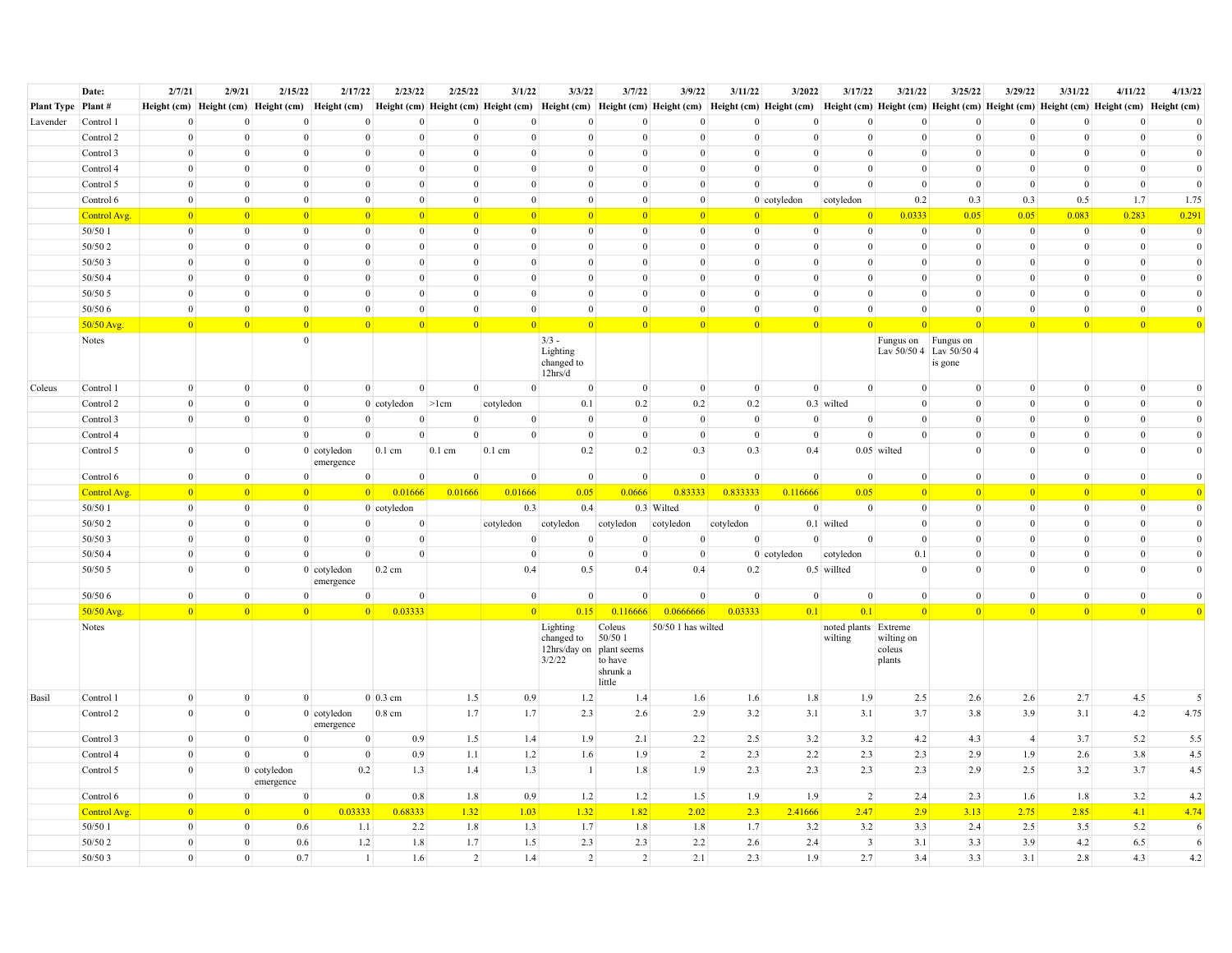|                      | 50/504       | $\Omega$                  | $\Omega$         | $\mathbf{0}$                                  | 0.8            | 2.2            | $\overline{2}$ | 2.2                                                    | 2.5                                              | 2.9                                                             | $\overline{\mathbf{3}}$ | 3.7                                       | 3.9                                                         | $\overline{4}$                                | 4.1                              | 4.2                                                               | 4.8             | 5.1             | 5.8            | 6.2                     |
|----------------------|--------------|---------------------------|------------------|-----------------------------------------------|----------------|----------------|----------------|--------------------------------------------------------|--------------------------------------------------|-----------------------------------------------------------------|-------------------------|-------------------------------------------|-------------------------------------------------------------|-----------------------------------------------|----------------------------------|-------------------------------------------------------------------|-----------------|-----------------|----------------|-------------------------|
|                      | 50/50 5      | $\overline{0}$            | $\overline{0}$   | 0.5                                           | 0.7            | 2.3            | 2.4            | 1.9                                                    | 2.3                                              | 2.7                                                             | 2.9                     | $\overline{\mathbf{3}}$                   | 3.3                                                         | 3.5                                           | 3.8                              | 3.2                                                               | 3.2             | 3.3             | 6.6            | 6.5                     |
|                      | 50/50 6      | $\overline{0}$            | $\overline{0}$   | 0.7                                           | 0.9            | 1.9            | 1.7            | 1.7                                                    | 2.2                                              | 1.8                                                             | 2.2                     | 2.7                                       | $\overline{\mathbf{3}}$                                     | 3.1                                           |                                  | 3.2 Wilted                                                        | Wilted          | Wilted          | $\overline{0}$ | $\theta$                |
|                      | 50/50 Avg.   | $\vert 0 \vert$           | 0                | 0.516666                                      | 0.95           | $\vert$ 2      | 1.93           | 1.67                                                   | 2.16666                                          | 2.25                                                            | 2.3666                  | 2.23333                                   | 2.95                                                        | 3.25                                          | 3.48                             | 2.73                                                              | 2.92            | 3.15            | 4.73           | 4.82                    |
|                      | Notes        |                           |                  | seedlings<br>germinated<br><b>Basil 50/50</b> |                |                |                |                                                        | Lighting<br>changed to<br>12hrs/day on<br>3/2/22 |                                                                 |                         | Slight<br>browning<br>on basil<br>50/50 6 | <b>Basil 50/50</b><br>all pots have<br>some tip<br>browning | pale leaf<br>color,<br>browning<br>increasing | Mold on all<br>of basil<br>50/50 |                                                                   |                 |                 |                |                         |
| Peppermint Control 1 |              | $\overline{0}$            | $\Omega$         | $\overline{0}$                                | $\overline{0}$ | $\overline{0}$ | 0.3            | $\overline{0}$                                         | $\overline{0}$                                   | $\overline{0}$                                                  | $\overline{0}$          |                                           | $0$ cotyledon                                               | $\overline{0}$                                |                                  | $\overline{0}$<br>$\overline{0}$                                  | $\overline{0}$  |                 | $0$ cotyledon  | 0.2                     |
|                      | Control 2    | $\overline{0}$            | $\overline{0}$   | $\theta$                                      | $\overline{0}$ | $\overline{0}$ |                | $0$ cotyledon                                          | cotyledon                                        | cotyledon                                                       | cotyledon               | cotyledon                                 | cotyledon                                                   | $\leq$ 1                                      | cotyledon                        | cotyledon                                                         |                 | 0.3 cotyledon   | 0.4            | $\overline{0}$          |
|                      | Control 3    | $\Omega$                  | $\overline{0}$   | $\theta$                                      | $\theta$       | $\overline{0}$ |                | $0$ cotyledon                                          | cotyledon                                        | cotyledon                                                       | cotyledon               | cotyledon                                 | cotyledon                                                   | $\leq$                                        | cotyledon                        | cotyledon                                                         | cotyledon       | 1.6             | 2.3            | 3.75                    |
|                      | Control 4    | $\overline{0}$            | $\overline{0}$   | $\theta$                                      | $\overline{0}$ | $\overline{0}$ | $\overline{0}$ | $\overline{0}$                                         | $\overline{0}$                                   | $\overline{0}$                                                  |                         | $0$ cotyledon                             | cotyledon                                                   | <1                                            | cotyledon                        | cotyledon                                                         | 0.7             | 0.4             | 2.1            | $\overline{\mathbf{3}}$ |
|                      | Control 5    | $\overline{0}$            | $\overline{0}$   | $\overline{0}$                                | $\overline{0}$ | $\overline{0}$ |                | $0.5$ cotyledon                                        | cotyledon                                        | cotyledon cotyledon                                             |                         | cotyledon                                 | cotyledon                                                   | <1                                            | cotyledon                        | cotyledon                                                         | 0.4             | 0.3             | 1.3            | 2.5                     |
|                      | Control 6    | $\overline{0}$            | $\overline{0}$   | $\theta$                                      | $\overline{0}$ | $\mathbf{0}$   |                | $\overline{0}$                                         | $\Omega$                                         | $\overline{0}$                                                  |                         | $0$ cotyledon                             | $\overline{0}$                                              | $\mathbf{0}$                                  | $\Omega$                         | $\mathbf{0}$                                                      | $\overline{0}$  | $\overline{0}$  | $\overline{0}$ | $\theta$                |
|                      | Control Avg. | $\vert 0 \vert$           | $\vert 0 \vert$  | $\vert 0 \vert$                               | $\overline{0}$ | 0              | 0.133          | 0.133                                                  | $\overline{0}$                                   | 0                                                               | 0                       | $\vert 0 \vert$                           |                                                             | $ 0 $ <1                                      | 0                                | 0.233                                                             | 0.233           | 0.433           | 1.02           | 1.58                    |
|                      | 50/50 1      | $\overline{0}$            | $\overline{0}$   | $\overline{0}$                                | $\mathbf{0}$   | $\overline{0}$ |                | $\mathbf{0}$                                           | $\overline{0}$                                   | $\overline{0}$                                                  | $\overline{0}$          | $\overline{0}$                            | $\overline{0}$                                              | $\mathbf{0}$                                  | $\vert 0 \vert$                  | $\overline{0}$                                                    | $\overline{0}$  | $\overline{0}$  | $\overline{0}$ | $\Omega$                |
|                      | 50/50 2      | $\Omega$                  | $\overline{0}$   | $\Omega$                                      | $\overline{0}$ | $\overline{0}$ | 0.2            | $\mathbf{0}$                                           | $\theta$                                         |                                                                 | $0$ cotyledon           | cotyledon                                 | cotyledon                                                   | cotyledon                                     | cotyledon                        | cotyledon                                                         | cotyledon       | cotyledon       | $\overline{0}$ | $\overline{0}$          |
|                      | 50/50 3      | $\Omega$                  | $\overline{0}$   | $\theta$                                      | $\theta$       | $\overline{0}$ |                | $\mathbf{0}$                                           | $\theta$                                         | $\theta$                                                        | $\overline{0}$          | $\Omega$                                  | $\Omega$                                                    | $\Omega$                                      | $\Omega$                         | $\overline{0}$                                                    | $\theta$        | $\Omega$        | $\Omega$       | $\overline{0}$          |
|                      | 50/504       | $\Omega$                  | $\overline{0}$   | $\theta$                                      | $\theta$       | $\overline{0}$ |                | $\mathbf{0}$                                           | $\theta$                                         | $\mathbf{0}$                                                    | $\theta$                | $\overline{0}$                            | $\theta$                                                    | $\overline{0}$                                | $\Omega$                         | $\overline{0}$                                                    | $\theta$        | $\theta$        | $\Omega$       | $\overline{0}$          |
|                      | 50/50 5      | $\Omega$                  | $\overline{0}$   | $\theta$                                      |                | 0 cotyledon    |                | $0.1$ cotyledon                                        | cotyledon                                        | cotyledon                                                       | cotyledon               | cotyledon                                 | cotyledon                                                   | cotyledon                                     | wilted                           | $\overline{0}$                                                    | $\theta$        | $\theta$        | $\Omega$       | $\overline{0}$          |
|                      | 50/50 6      | $\mathbf{0}$              | $\overline{0}$   | $\mathbf{0}$                                  | $\bf{0}$       | $\overline{0}$ |                | $\mathbf{0}$                                           | $\theta$                                         | $\mathbf{0}$                                                    | $\mathbf{0}$            | $\mathbf{0}$                              | $\Omega$                                                    | $\mathbf{0}$                                  | $\mathbf{0}$                     | $\mathbf{0}$                                                      | $\Omega$        | $\overline{0}$  | $\mathbf{0}$   | $\overline{0}$          |
|                      | 50/50 Avg.   | $\vert 0 \vert$           | 0                | 0                                             | 0              | 0              | 0.05           | $\vert 0 \vert$                                        | $\vert 0 \vert$                                  | 0                                                               | 0                       | $\vert 0 \vert$                           | $\vert 0 \vert$                                             | $\vert 0 \vert$                               | 0                                | 0                                                                 | $\vert 0 \vert$ | $\vert 0 \vert$ | 0              | $\vert 0 \vert$         |
|                      |              |                           |                  |                                               |                |                |                |                                                        |                                                  | Peppermint<br>germinating<br>but little<br>growth<br>afterwards |                         |                                           |                                                             | Little growth                                 |                                  |                                                                   |                 |                 |                |                         |
|                      |              |                           |                  |                                               |                |                |                |                                                        |                                                  |                                                                 |                         |                                           |                                                             |                                               |                                  |                                                                   |                 |                 |                |                         |
|                      |              |                           |                  |                                               |                |                |                |                                                        |                                                  |                                                                 |                         |                                           |                                                             |                                               |                                  |                                                                   |                 |                 |                |                         |
|                      | Date:        | 2/7/21                    | 2/9/21           | 2/15/22                                       | 2/17/22        | 2/23/22        | 3/1/22         | 3/3/22                                                 | 3/7/22                                           | 3/9/22                                                          | 3/11/22                 | 3/15/22                                   | 3/17/22                                                     | 3/21/22                                       | 3/25/22                          | 3/29/22                                                           | 3/31/22         | 4/11/22         | 4/13/22        |                         |
| Plant Type Plant #   |              | Width $(cm)$ Width $(cm)$ |                  | Width (cm)                                    | Width (cm)     |                |                |                                                        | Width (cm) Width (cm) Width (cm) Width (cm)      |                                                                 | Width (cm) Width (cm)   |                                           | Width (cm) Width (cm)                                       |                                               |                                  | Width (cm) Width (cm) Width (cm) Width (cm) Width (cm) Width (cm) |                 |                 |                |                         |
| Lavender             | Control 1    | $\Omega$                  | $\overline{0}$   | $\Omega$                                      | $\overline{0}$ | $\overline{0}$ | $\mathbf{0}$   | $\mathbf{0}$                                           | $\Omega$                                         | $\Omega$                                                        | $\Omega$                | $\Omega$                                  | $\Omega$                                                    | $\mathbf{0}$                                  | $\bf{0}$                         | $\mathbf{0}$                                                      | $\Omega$        | $\mathbf{0}$    | $\overline{0}$ |                         |
|                      | Control 2    | $\overline{0}$            | $\overline{0}$   | $\mathbf{0}$                                  | $\mathbf{0}$   | $\mathbf{0}$   | $\mathbf{0}$   | $\mathbf{0}$                                           | $\Omega$                                         | $\mathbf{0}$                                                    | $\mathbf{0}$            | $\mathbf{0}$                              | $\mathbf{0}$                                                | $\mathbf{0}$                                  | $\bf{0}$                         | $\mathbf{0}$                                                      | $\mathbf{0}$    | $\mathbf{0}$    | $\mathbf{0}$   |                         |
|                      | Control 3    | $\Omega$                  | $\overline{0}$   | $\Omega$                                      | $\Omega$       | $\mathbf{0}$   | $\mathbf{0}$   | $\mathbf{0}$                                           | $\Omega$                                         | $\Omega$                                                        | $\Omega$                | $\Omega$                                  | $\Omega$                                                    | $\Omega$                                      | $\Omega$                         | $\mathbf{0}$                                                      | $\Omega$        | $\Omega$        | $\mathbf{0}$   |                         |
|                      | Control 4    | $\Omega$                  | $\overline{0}$   | $\Omega$                                      | $\Omega$       | $\mathbf{0}$   | $\mathbf{0}$   | $\mathbf{0}$                                           | $\Omega$                                         | $\Omega$                                                        | $\Omega$                | $\Omega$                                  | $\overline{0}$                                              | $\Omega$                                      | $\Omega$                         | $\mathbf{0}$                                                      | $\Omega$        | $\Omega$        | $\Omega$       |                         |
|                      | Control 5    | $\overline{0}$            | $\overline{0}$   | $\mathbf{0}$                                  | $\overline{0}$ | $\overline{0}$ | $\mathbf{0}$   | $\mathbf{0}$                                           | $\Omega$                                         | $\mathbf{0}$                                                    | $\overline{0}$          | $\overline{0}$                            | $\overline{0}$                                              | $\overline{0}$                                | $\overline{0}$                   | $\mathbf{0}$                                                      | $\overline{0}$  | $\overline{0}$  | $\overline{0}$ |                         |
|                      | Control 6    | $\overline{0}$            | $\overline{0}$   | $\mathbf{0}$                                  | $\overline{0}$ | $\overline{0}$ | $\mathbf{0}$   | $\bf{0}$                                               | $\overline{0}$                                   | $\mathbf{0}$                                                    |                         | 0 cotyledon                               | 1.2                                                         | 0.6                                           | 0.4                              | 0.5                                                               | 0.5             | 0.2             | 0.3            |                         |
|                      | Control Avg. | $\vert 0 \vert$           | 0                | $\overline{0}$                                | 0              | 0              | $\overline{0}$ | 0                                                      | $\vert 0 \vert$                                  | $\vert 0 \vert$                                                 | 0                       | $\vert 0 \vert$                           | $\vert 0 \vert$                                             | 0.1                                           | 0.06666                          | 0.086666                                                          | 0.08666         | 0.0333          | 0.05           |                         |
|                      | 50/50 1      | $\overline{0}$            | $\boldsymbol{0}$ | $\mathbf{0}$                                  | $\bf{0}$       | $\overline{0}$ | $\mathbf{0}$   | $\bf{0}$                                               | $\overline{0}$                                   | $\mathbf{0}$                                                    | $\mathbf{0}$            | $\overline{0}$                            | $\bf{0}$                                                    | $\overline{0}$                                | $\mathbf{0}$                     | $\mathbf{0}$                                                      | $\overline{0}$  | $\overline{0}$  | $\overline{0}$ |                         |
|                      | 50/50 2      | $\overline{0}$            | $\overline{0}$   | $\mathbf{0}$                                  | $\overline{0}$ | $\overline{0}$ | $\mathbf{0}$   | $\overline{0}$                                         | $\Omega$                                         | $\mathbf{0}$                                                    | $\overline{0}$          | $\overline{0}$                            | $\overline{0}$                                              | $\overline{0}$                                | $\bf{0}$                         | $\mathbf{0}$                                                      | $\overline{0}$  | $\overline{0}$  | $\overline{0}$ |                         |
|                      | 50/50 3      | $\overline{0}$            | $\overline{0}$   | $\mathbf{0}$                                  | $\overline{0}$ | $\overline{0}$ | $\mathbf{0}$   | $\overline{0}$                                         | $\Omega$                                         | $\mathbf{0}$                                                    | $\mathbf{0}$            | $\overline{0}$                            | $\overline{0}$                                              | $\mathbf{0}$                                  | $\bf{0}$                         | $\mathbf{0}$                                                      | $\overline{0}$  | $\overline{0}$  | $\overline{0}$ |                         |
|                      | 50/504       | $\overline{0}$            | $\overline{0}$   | $\mathbf{0}$                                  | $\overline{0}$ | $\overline{0}$ | $\mathbf{0}$   | $\overline{0}$                                         | $\Omega$                                         | $\mathbf{0}$                                                    | $\overline{0}$          | $\overline{0}$                            | $\overline{0}$                                              | $\mathbf{0}$                                  | $\overline{0}$                   | $\mathbf{0}$                                                      | $\overline{0}$  | $\Omega$        | $\overline{0}$ |                         |
|                      | 50/50 5      | $\overline{0}$            | $\overline{0}$   | $\mathbf{0}$                                  | $\mathbf{0}$   | $\overline{0}$ | $\overline{0}$ | $\mathbf{0}$                                           | $\overline{0}$                                   | $\overline{0}$                                                  | $\overline{0}$          | $\overline{0}$                            | $\overline{0}$                                              | $\overline{0}$                                | $\overline{0}$                   | $\mathbf{0}$                                                      | $\overline{0}$  | $\overline{0}$  | $\overline{0}$ |                         |
|                      | 50/50 6      | $\overline{0}$            | $\overline{0}$   | $\mathbf{0}$                                  | $\mathbf{0}$   | $\mathbf{0}$   | $\overline{0}$ | $\mathbf{0}$                                           | $\overline{0}$                                   | $\overline{0}$                                                  | $\overline{0}$          | $\overline{0}$                            | $\overline{0}$                                              | $\overline{0}$                                | $\overline{0}$                   | $\mathbf{0}$                                                      | $\overline{0}$  | $\overline{0}$  | $\overline{0}$ |                         |
|                      | 50/50 Avg.   | 0                         | 0                | $\overline{0}$                                | 0              | 0              | 0              | 0 <br>Lighting<br>changed to<br>12hrs/day on<br>3/2/22 | $\overline{0}$                                   | 0                                                               | 0                       | $\vert 0 \vert$                           | $\vert 0 \vert$                                             | 0                                             | 0                                | $\overline{0}$                                                    | $\overline{0}$  | 0               | $\overline{0}$ |                         |
| Coleus               | Control 1    | $\Omega$                  | $\overline{0}$   | $\overline{0}$                                | $\overline{0}$ | $\overline{0}$ | $\overline{0}$ | $\mathbf{0}$                                           | $\mathbf{0}$                                     | $\overline{0}$                                                  | $\overline{0}$          | $\overline{0}$                            | $\overline{0}$                                              | $\overline{0}$                                | $\overline{0}$                   | $\overline{0}$                                                    | $\overline{0}$  | $\overline{0}$  | $\overline{0}$ |                         |
|                      | Control 2    | $\overline{0}$            | $\overline{0}$   | $\mathbf{0}$                                  |                | 0 cotyledon    | 0.2            | 0.4                                                    | 0.5                                              | 0.5                                                             | 0.5                     |                                           | 0.3 withered                                                | withered                                      | $\Omega$                         | $\mathbf{0}$                                                      | $\overline{0}$  | $\Omega$        | $\overline{0}$ |                         |
|                      | Control 3    | $\overline{0}$            | $\overline{0}$   | $\Omega$                                      | $\overline{0}$ | $\overline{0}$ | $\overline{0}$ | $\overline{0}$                                         | $\mathbf{0}$                                     | $\overline{0}$                                                  | $\Omega$                | $\overline{0}$                            | $\overline{0}$                                              | $\Omega$                                      | $\Omega$                         | $\mathbf{0}$                                                      | $\Omega$        | $\Omega$        | $\Omega$       |                         |